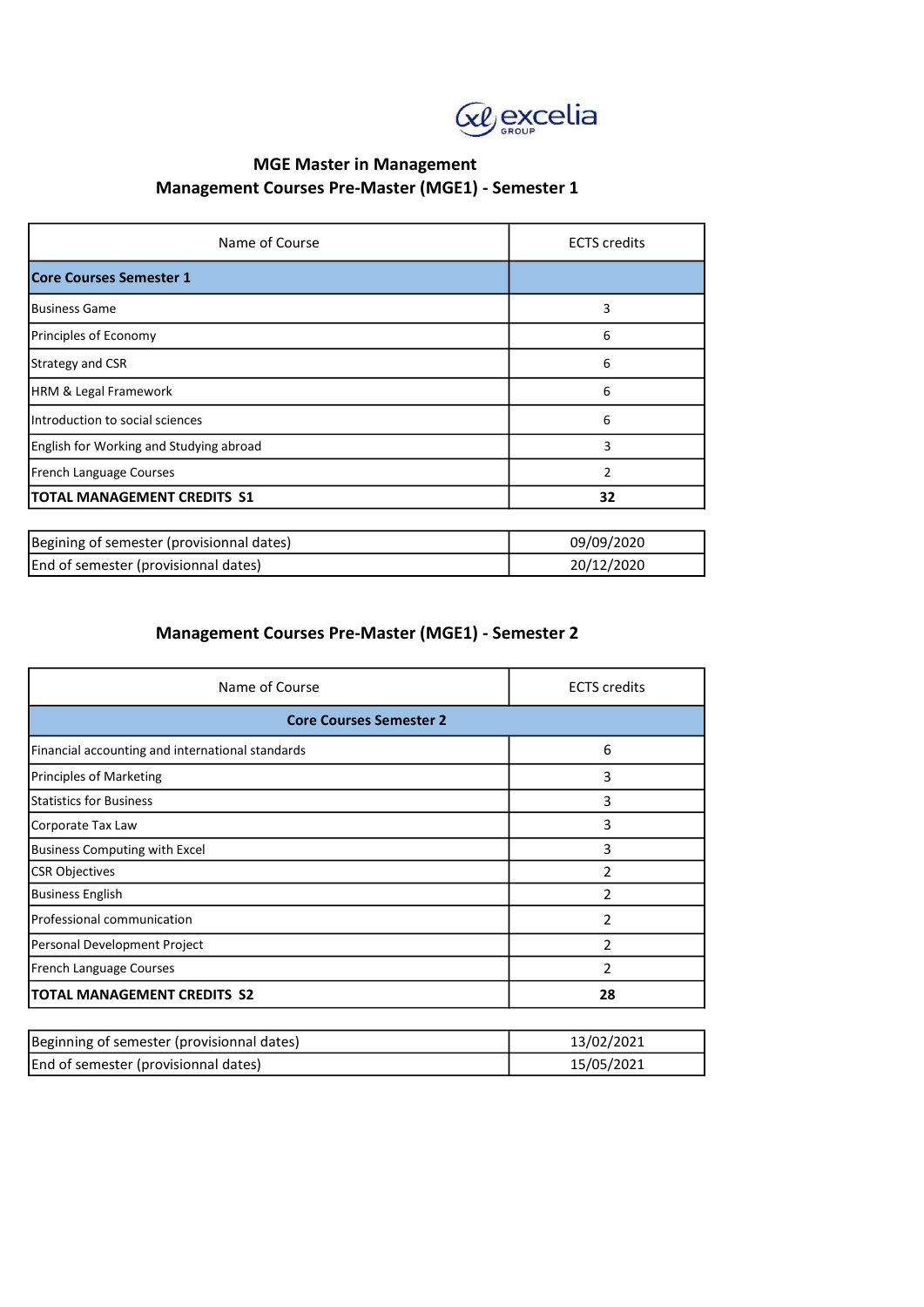

### MGE Master in Management Management Courses M1 (MGE2) - Semester 1

| Name of Course                                    | <b>ECTS</b> credits |
|---------------------------------------------------|---------------------|
| <b>Core Courses Semester 1</b>                    |                     |
| Market Survey                                     | 3                   |
| Project Management                                | 3                   |
| Supply Chain Management                           | 3                   |
| Strategic Management                              | 3                   |
| <b>Financial Management</b>                       | 6                   |
| Information System Management and Web Development | 6                   |
| Leadership & Management                           | 3                   |
| <b>English for Business Sectors</b>               | 3                   |
| French Language Courses                           | $\overline{2}$      |
| <b>TOTAL MANAGEMENT CREDITS S1</b>                | 32                  |

| Beginning of semester<br>(provisionnal dates) | 09/09/2020 |
|-----------------------------------------------|------------|
| End of semester (provisionnal dates)          | 2/2020     |

## Management Courses M1 (MGE2) - Semester 2

| Name of Course                                                                                                                                                              | <b>ECTS</b> credits |  |
|-----------------------------------------------------------------------------------------------------------------------------------------------------------------------------|---------------------|--|
| <b>Core Courses Semester 2</b>                                                                                                                                              |                     |  |
| Cost and Budgeting Management                                                                                                                                               | 3                   |  |
| <b>Strategic Marketing</b>                                                                                                                                                  | 6                   |  |
| <b>Business Ethics &amp; RSE</b>                                                                                                                                            | 3                   |  |
| <b>Management elective (5)</b>                                                                                                                                              | 15                  |  |
| French Language Courses                                                                                                                                                     | 2                   |  |
| Management Electives (1 course in each field)                                                                                                                               |                     |  |
| Data and Digital:<br>e-commerce & Business Analytics or Artificial intelligence and decision or Data driven<br>planning and management or Sustainability and digitalisation | 3                   |  |
| <b>Humanities: Organisational Sociology or Social entrepreneuship</b>                                                                                                       | 3                   |  |
| <b>Innovation:</b> Audit techniques or Agile management or Entrepreneurship and innovation<br>management or Design to cost                                                  | 3                   |  |
| Global Perspectives: Financial Markets or Cross cultural management or Global<br>geopolitical Perspectives or Working with Latin America (in Spanish)                       | 3                   |  |
| Research: Research projects in Marketing or Research projects in SCM or Project research<br>on strategic management and entrepreneurship                                    | 3                   |  |
| <b>TOTAL MANAGEMENT CREDITS S2</b>                                                                                                                                          | 30                  |  |

| Beginning of semester (provisionnal dates) | 3/01/2021  |
|--------------------------------------------|------------|
| End of semester (provisionnal dates)       | 30/04/2021 |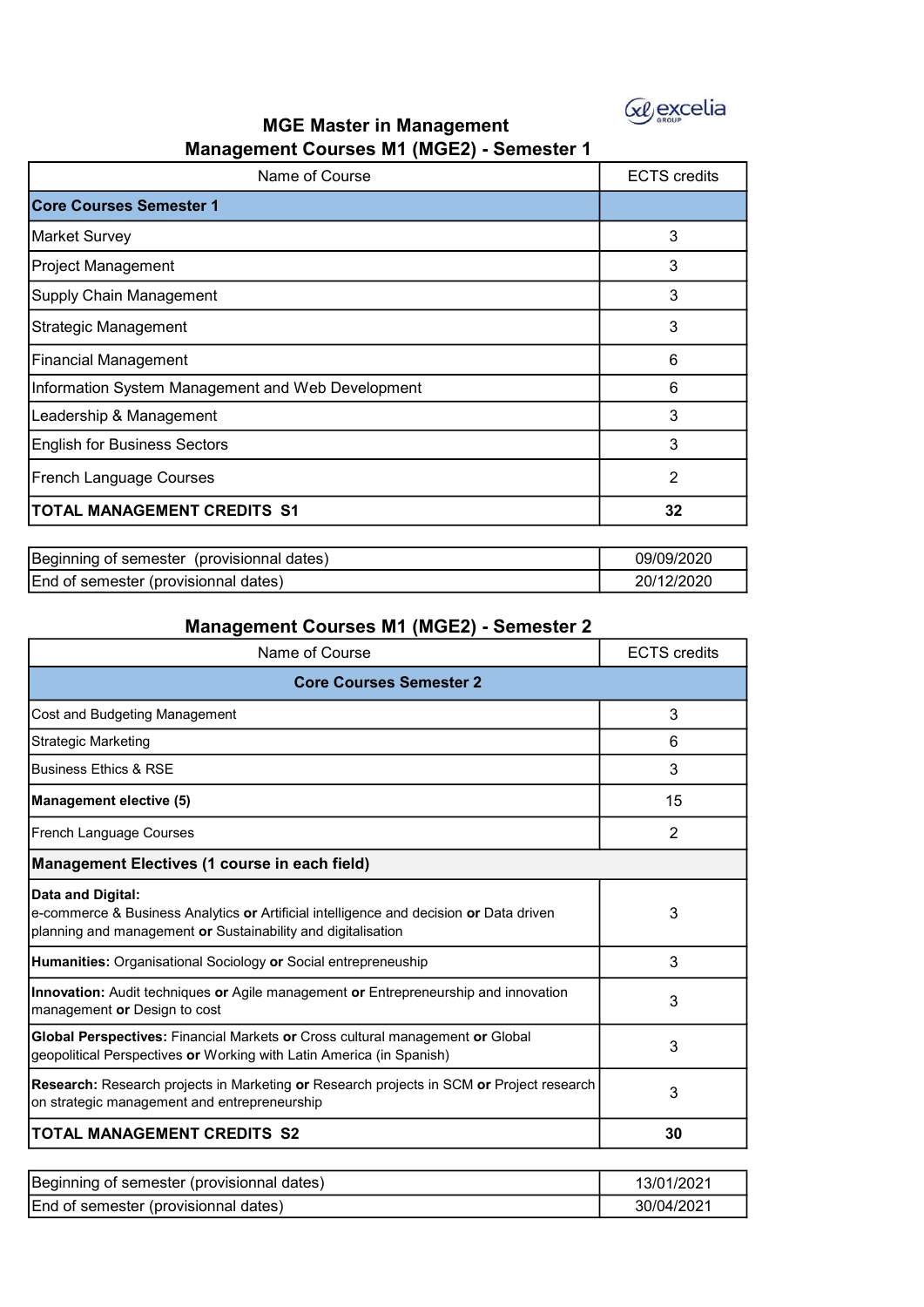

# MGE Master in Management

# Management Courses M2 (MGE3) - Semester 1

| Name of Course                                         | <b>ECTS</b> credits |  |
|--------------------------------------------------------|---------------------|--|
| <b>Core Courses</b>                                    |                     |  |
| Business Game 2 (in French or in English)              | 6                   |  |
| <b>EXCEL Advanced</b>                                  | 3                   |  |
| Geopolitics (in French or in English)                  | 3                   |  |
| Doing business in France (in English)                  | $\overline{2}$      |  |
| French language or Complementary Business Module       | 2                   |  |
| Master Dissertation (only for double degree students)  | 15                  |  |
| Executive Internship (only for double degree students) | 9                   |  |
| In English                                             |                     |  |
| <b>Brand Marketing Specialization</b>                  |                     |  |
| <b>Brand Management</b>                                | 3                   |  |
| Global, sales, retail and e-commerce                   | 3                   |  |
| Crosscultural customer relationship                    | 3                   |  |
| Innovation Marketing                                   | 3                   |  |
| <b>Communication and Advertising</b>                   | 3                   |  |
| Digital Marketing                                      | 3                   |  |
| Dashboard and Reporting                                | 3                   |  |
| <b>International Corporate Finance Specialization</b>  |                     |  |
| Quantitative Methods with Excel                        | 3                   |  |
| Portfolio Management                                   | 3                   |  |
| Equity and debt financing                              | 3                   |  |
| Mergers & Acquisitions                                 | 3                   |  |
| Corporate governance and Ethics                        | 3                   |  |
| <b>Certification CFA</b>                               | $\mathbf 0$         |  |
| Global economics : systems & regulations               | 3                   |  |
| Financial Analysis and reporting                       | 3                   |  |

| Beginning of semester (provisionnal dates)                         | 09/09/2020  |
|--------------------------------------------------------------------|-------------|
| End of semester + Internship and Dissertation (provisionnal dates) | 31/01/2021l |